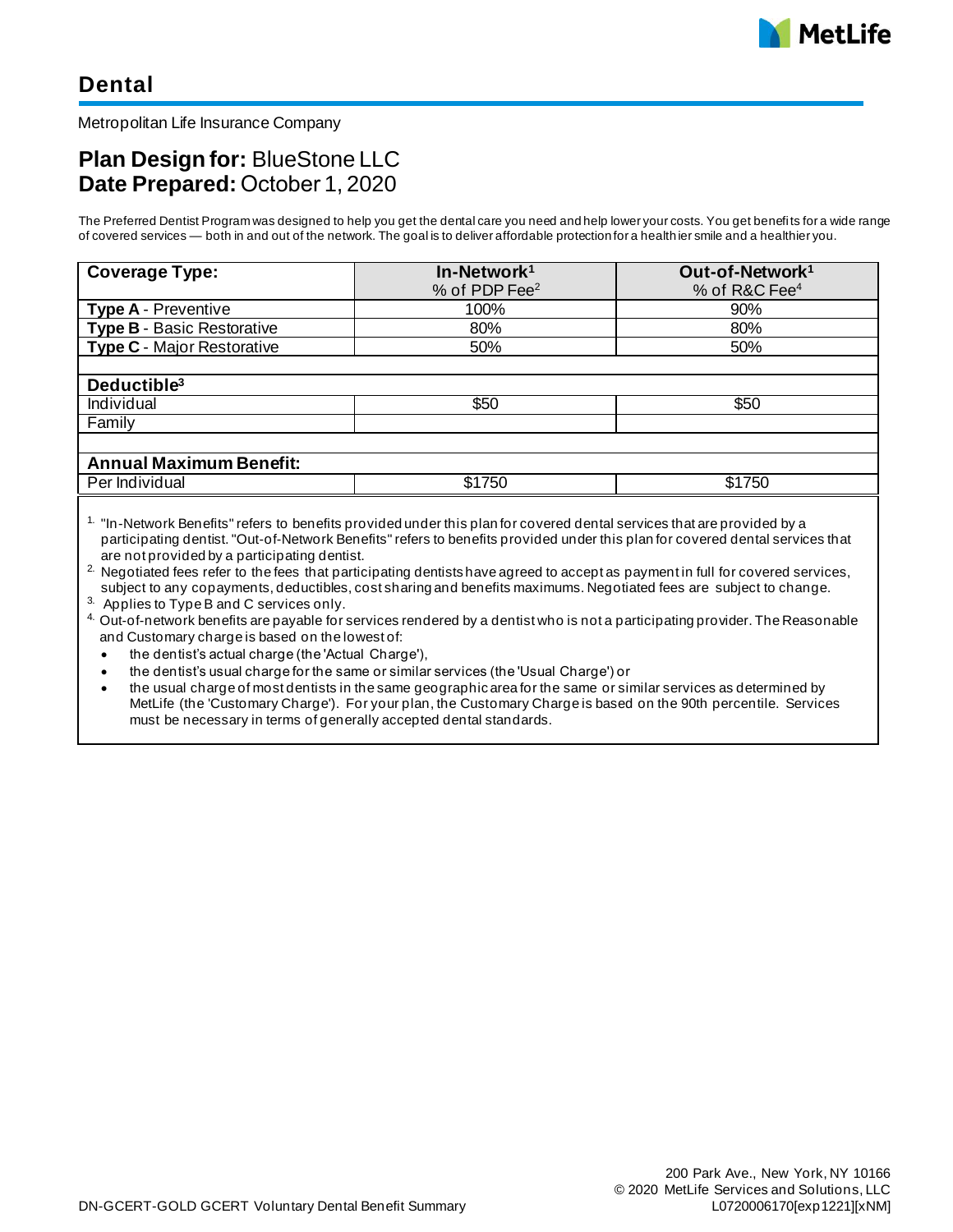## *IMPORTANT RATE INFORMATION*

| <b>Monthly Premium Payment</b> |          |  |
|--------------------------------|----------|--|
| Employee                       | \$41.52  |  |
| Employee + Spouse              | \$82.46  |  |
| $Emplovee + Child(ren)$        | \$86.72  |  |
| Employee + Family              | \$136.03 |  |

#### **Cancellation/Termination of Benefits:**

Coverage is provided under a group insurance policy (Policy form GPN99) issued by Metropolitan Life Insurance Company. Subject to the terms of the group policy, rates are effective for one year from your plan's effective date. Once coverage is issued, the terms of the group policy permit Metropolitan Life Insurance Company to change rates during the year in certain circumstances. Coverage terminates when your f ull-time employment ceases, when your dental contributions cease or upon termination of the group policy by the Policyholder. The group policy may also terminate if participation requirements are not met, or on the date of the employee's death, if the Policyholder fails to perform any obligations under the policy, or at MetLife's option. The dependent's coverage terminates when a dependent ceases to be a dependent. There is a 30-day limit for the following services that are in progress: Completion of a prosthetic device, crown or root canal therapy after individual termination of coverage.

#### *IMPORTANT ENROLLMENT INFORMATION*

You may only enroll for Dental Expense Benefits within 31 days of your Personal Benefits Eligibility Date, or if you have a Qualifying Event or during the Plan's Annual Open Enrollment Period.

#### **Qualifying Event:** Request to be covered, or to change your coverage, upon a Qualifying Event

If there is a Qualifying Event you may request to be covered, or to change your coverage, only within 31 days of a Qualifying Event. Such a request will not be a late request. Except for marriage or the birth or adoption of a child, you must give us proof of prior dental coverage under your spouse's plan if you are requesting coverage under this Plan because of a loss of the prior dental coverage. If you make a request to be covered under this Plan or request a change(s)in coverage under this Plan within thirty-one days of a Qualifying Event, your coverage or the change(s) in coverage will become effective on the first day of the month following the date of your request, subject to the Active Work Requirement, and provided that the change in coverage is consistent with your new family status.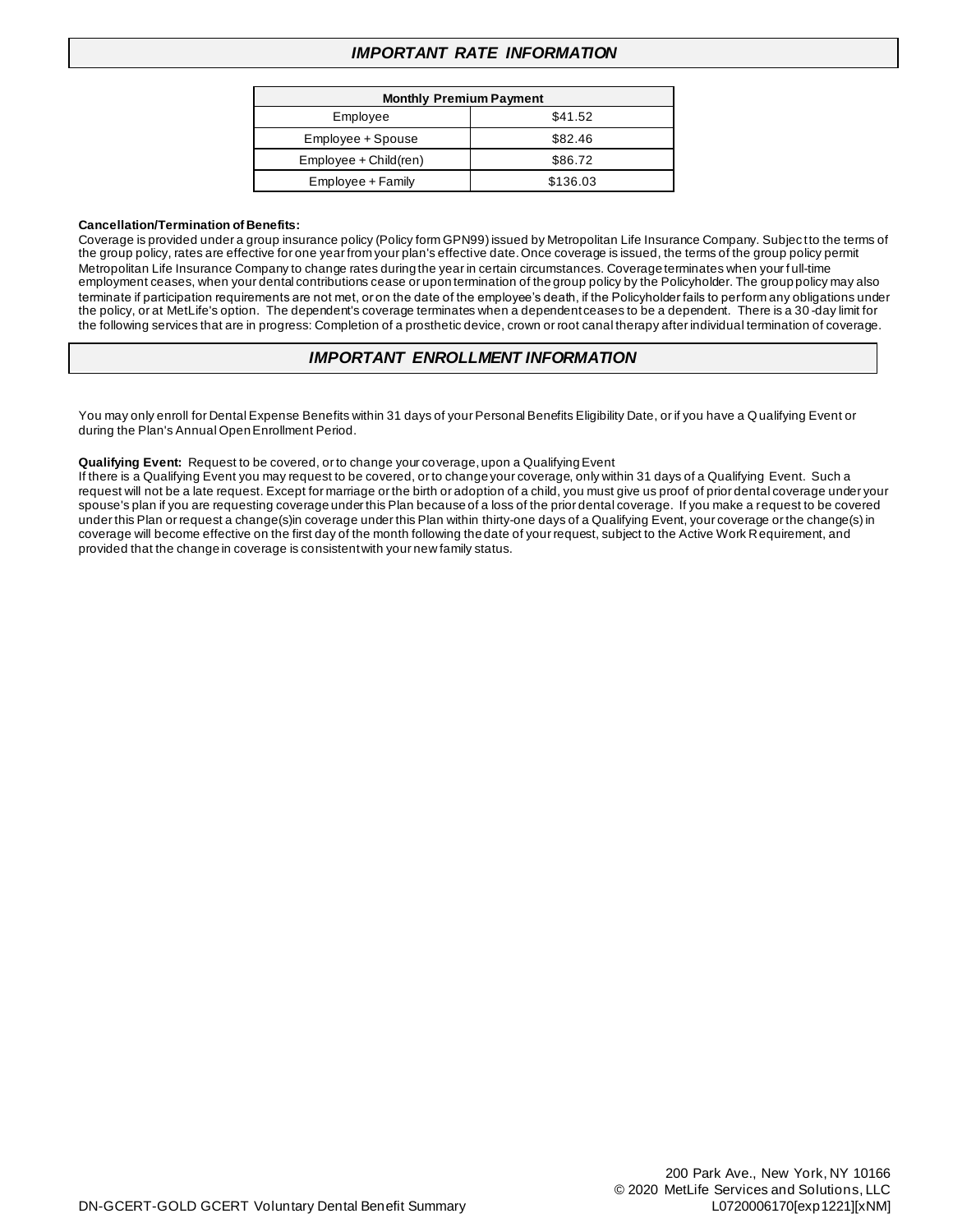## **Selected Covered Services and Frequency Limitations\***

| <b>Type A - Preventive</b>           | How Many/How Often:              |
|--------------------------------------|----------------------------------|
| Oral Examinations                    | 2 in a year                      |
| Full Mouth X-rays                    | 1 in 60 months                   |
| Bitewing X-rays (Adult/Child)        | 1 in a year                      |
| Prophylaxis - Cleanings              | 2 in a year                      |
| <b>Topical Fluoride Applications</b> | 1 in a year - Children to age 14 |
| Consultations                        | 1 in 12 months                   |
|                                      |                                  |

| <b>Type B - Basic Restorative</b>   | How Many/How Often:                                                     |
|-------------------------------------|-------------------------------------------------------------------------|
| Sealants                            | 1 in 36 months - Children to age 14                                     |
| Space Maintainers                   | per lifetime per tooth area - Children up to age 14                     |
| Amalgam and Composite Fillings      | I in 24 months. All teeth                                               |
| <b>Prefabricated Crowns</b>         | per tooth in 10 years                                                   |
| <b>Endodontics Root Canal</b>       | per tooth per lifetime                                                  |
| Periodontal Surgery                 | 1 in 36 months per quadrant                                             |
| Periodontal Scaling & Root Planing  | 1 in 24 months per quadrant                                             |
| Periodontal Maintenance             | 2 in 1 year, includes 2 cleanings                                       |
| Oral Surgery (Simple Extractions)   |                                                                         |
| Oral Surgery (Surgical Extractions) |                                                                         |
| Other Oral Surgery                  |                                                                         |
| Harmful Habits Appliances           |                                                                         |
|                                     |                                                                         |
| Tune C. Meier Desterative           | $H_{\text{aut}} M_{\text{aut}}/H_{\text{aut}}$ $\Lambda_{\text{trans}}$ |

| <b>Type C - Major Restorative</b>     | How Many/How Often:                                   |
|---------------------------------------|-------------------------------------------------------|
| Crowns/Inlays/Onlays                  | per tooth in 10 years                                 |
| Repairs                               | 1 in 24 months                                        |
| <b>Bridges</b>                        | 1 in 10 years                                         |
| Dentures                              | 1 in 10 years                                         |
| <b>Emergency Palliative Treatment</b> |                                                       |
| General Anesthesia                    |                                                       |
| <b>Implant Services</b>               | service per tooth in 10 years - 1 repair per 10 years |

**\*Alternate Benefits:** Where two or more professionally acceptable dental treatments for a dental condition exist, reimbursement is based on the least costly treatment alternative. If you and your dentist have agreed on a treatment that is more costly than the treatment upon which the plan benefit is based, you will be responsible for any additional payment responsibility. To avoid any misunderstandings, we sugg est you discuss treatment options with your dentist before services are rendered, and obtain a pretreatment estimate of benefits prior to receiving certain high cost services such as crowns, bridges or dentures. You and your dentist will each receive an Explanation of Benefits (EOB) ou tlining the services provided, your plan's reimbursement for those services, and your out-of-pocket expense. Actual payments may vary from the pretreatment estimate depending upon annual maximums, plan frequency limits, deductibles and other limits applicable at time of payment.

The service categories and plan limitations shown above represent an overview of your Plan of Benefits. This document presents many services within each category, but is not a complete description of the Plan. Please see your Plan description/Insurance certificate for complete details. In the event of a conflict with this summary, the terms of your insurance certificate will govern.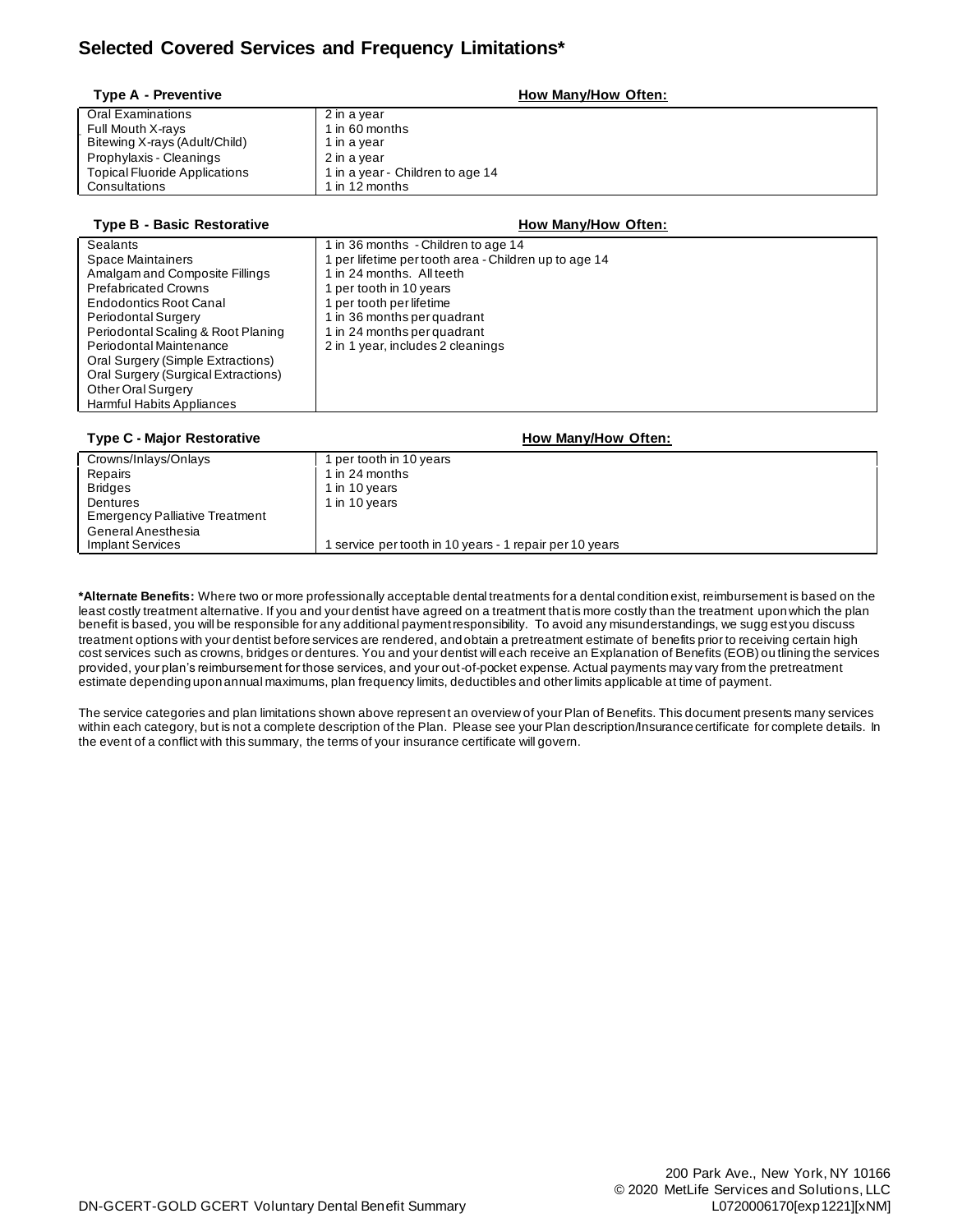# **We will not pay Dental Insurance benefits for charges incurred for:**

- 1. Services which are not Dentally Necessary, those which do not meet generally accepted standards of care for treating the particular dental condition, or which We deem experimental in nature;
- 2. Services for which You would not be required to pay in the absence of Dental Insurance;
- 3. Services or supplies received by You or Your Dependent before the Dental Insurance starts for that person;
- 4. Services which are primarily cosmetic (For residents of Texas, see notice page section in your certificate).
- 5. Services which are neither performed nor prescribed by a Dentist except for those services of a licensed dental hygienist which are supervised and billed by a Dentist and which are for:
	- scaling and polishing of teeth; or
	- fluoride treatments.

#### **For NY Sitused Groups, this exclusion does not apply.**

- 6. Services or appliances which restore or alter occlusion or vertical dimension.
- 7. Restoration of tooth structure damaged by attrition, abrasion or erosion.
- 8. Restorations or appliances used for the purpose of periodontal splinting.
- 9. Counseling or instruction about oral hygiene, plaque control, nutrition and tobacco.
- 10. Personal supplies or devices including, but not limited to: water piks, toothbrushes, or dental floss.
- 11. Decoration, personalization or inscription of any tooth, device, appliance, crown or other dental work.
- 12. Missed appointments.
- 13. Services
	- covered under any workers' compensation or occupational disease law;
	- covered under any employer liability law;
	- for which the employer of the person receiving such services is not required to pay; or
	- received at a facility maintained by the Employer, labor union, mutual benefit association, or VA hospital. **For North Carolina and Virginia Sitused Groups, this exclusion does not apply.**

## 14. Services paid under any worker's compensation, occupational disease or employer liability law as follows:

- for persons who are covered in North Carolina for the treatment of an Occupational Injury or Sickness which are paid under the North Carolina Workers' Compensation Act only to the extent such services are the liability of the employee, employer or workers' compensation insurance carrier according to a final adjudication under the North Carolina Workers' Compensation Act or an order of the North Carolina Industrial Commission approving a settlement agreement under the North Carolina Workers' compensation Act;
- or for persons who are not covered in North Carolina, services paid or payable under any workers compensation or occupational disease law.
- **This exclusion only applies for North Carolina Sitused Groups.**
- 15. Services:
	- for which the employer of the person receiving such services is required to pay; or
	- received at a facility maintained by the Employer, labor union, mutual benefit association, or VA hospital. **This exclusion only applies for North Carolina Sitused Groups.**
- 16. Services covered under any workers' compensation, occupational disease or employer liability law for which the employee/or Dependent received benefits under that law.

#### **This exclusion only applies for Virginia Sitused Groups.**

- 17. Services:
	- for which the employer of the person receiving such services is not required to pay; or
	- received at a facility maintained by the policyholder, labor union, mutual benefit association, or VA hospital.

# **This exclusion only applies for Virginia Sitused Groups.**

- 18. Services covered under other coverage provided by the Employer.
- 19. Temporary or provisional restorations.
- 20. Temporary or provisional appliances.
- 21. Prescription drugs.
- 22. Services for which the submitted documentation indicates a poor prognosis.
- 23. The following when charged by the Dentist on a separate basis:
	- claim form completion;
	- infection control such as gloves, masks, and sterilization of supplies; or
	- local anesthesia, non-intravenous conscious sedation or analgesia such as nitrous oxide.
- 24. Dental services arising out of accidental injury to the teeth and supporting structures, except for injuries to the teeth due to chewing or biting of food.

#### **For NY Sitused Groups, this exclusion does not apply.**

- 25. Caries susceptibility tests.
- 26. Initial installation of a fixed and permanent Denture to replace one or more natural teeth which were missing before such person was insured for Dental Insurance, except for congenitally missing natural teeth.
- 27. Other fixed Denture prosthetic services not described elsewhere in this certificate.
- 28. Precision attachments, except when the precision attachment is related to implant prosthetics.
- 29. Initial installation or replacement of a full or removable Denture to replace one or more natural teeth which were missing before such person was insured for Dental Insurance, except for congenitally missing natural teeth.
- 30. Addition of teeth to a partial removable Denture to replace one or more natural teeth which were missing before such person was insured for Dental Insurance, except for congenitally missing natural teeth.
- 31. Adjustment of a Denture made within 6 months after installation by the same Dentist who installed it.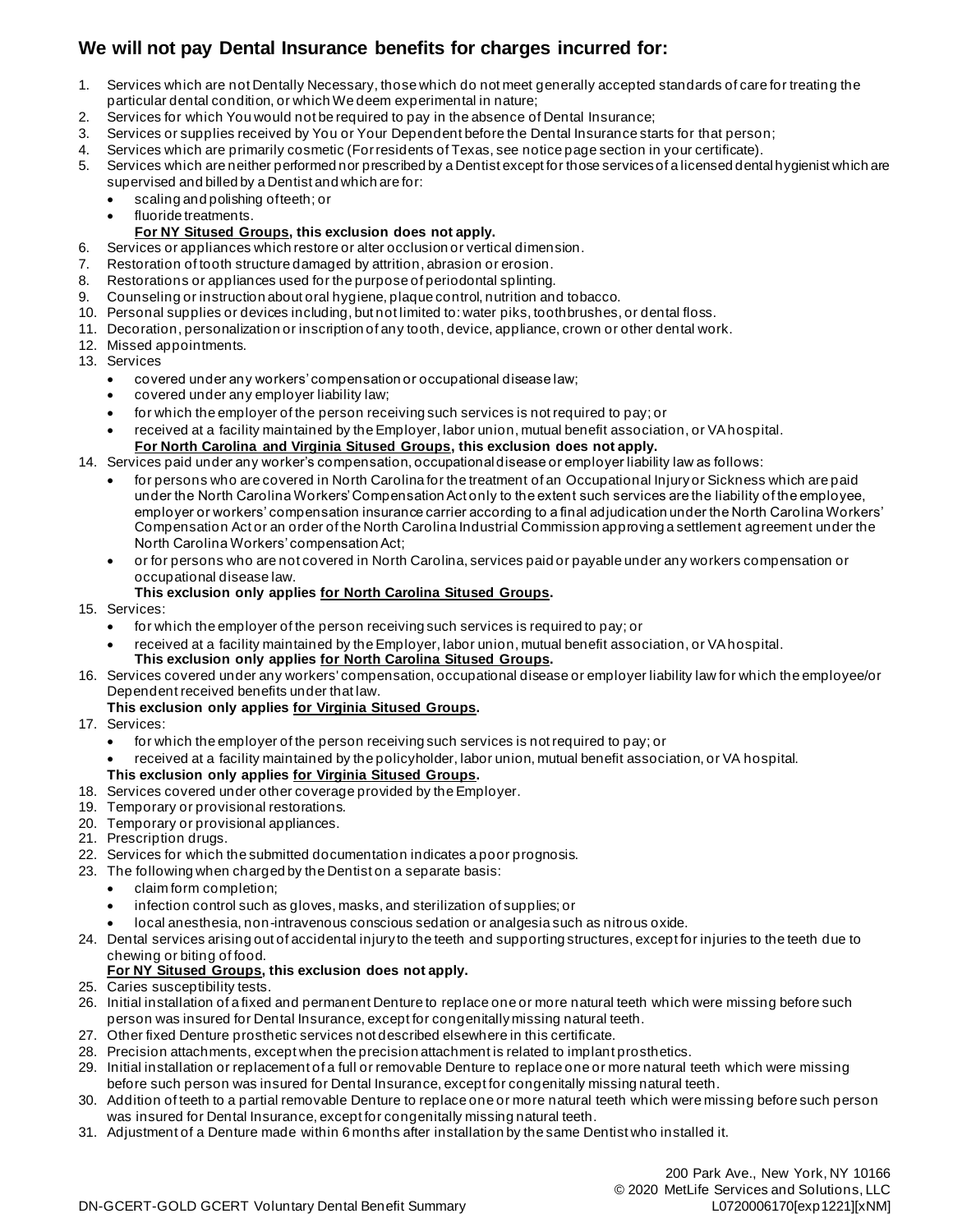- 32. Implants to replace one or more natural teeth which were missing before such person was insured for Dental Insur ance, except for congenitally missing natural teeth.
- 33. Implants supported prosthetics to replace one or more natural teeth which were missing before such person was insured for Dental Insurance, except for congenitally missing natural teeth.
- 34. Diagnosis and treatment of temporomandibular joint (TMJ) disorders. This exclusion does not apply to residents of Minnesota.<sup>1</sup>
- 35. Orthodontic services or appliances. <sup>1</sup>
- 36. Repair or replacement of an orthodontic device.<sup>1</sup>
- 37. Duplicate prosthetic devices or appliances.
- 38. Replacement of a lost or stolen appliance, Cast Restoration, or Denture.
- 39. Intra and extraoral photographic images.
- 40. Services or supplies furnished as a result of a referral prohibited by Section 1-302 of the Maryland Health Occupations Article. A prohibited referral is one in which a Health Care Practitioner refers You to a Health Care Entity in which the Health Care Practitioner or Health Care Practitioner's immediate family or both own a Beneficial Interest or have a Compensation Agreement. For the purposes of this exclusion, the terms "Referral", "Health Care Practitioner" , "Health Care Entity", "Beneficial Interest" and Compensation Agreement have the same meaning as provided in Section 1-301 of the Maryland Health Occupations Article.

### **This exclusion only applies for Maryland Sitused Groups**

<sup>1</sup>Some of these exclusions may not apply. Please see your Certificate of Insurance.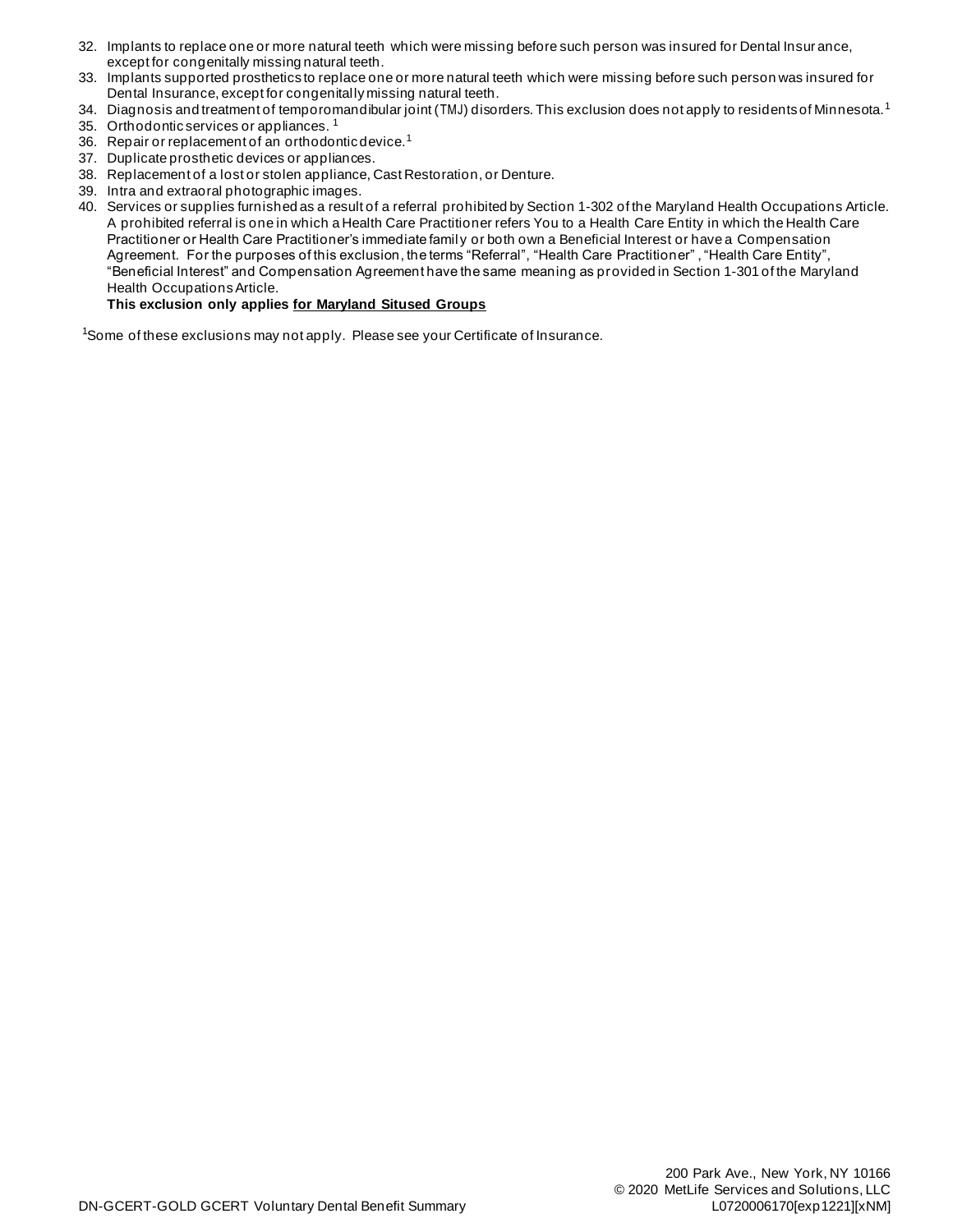## **Common Questions … Important Answers**

#### **Who is a participating dentist?**

A participating, or network, dentist is a general dentist or specialist who has agreed to accept negotiated fees as payment i n full for covered services provided to plan members, subject to any deductibles, copayments, cost sharing and benefit maximums. Negotiated fees typically range from 30-45% below the average fees charged in a dentist's community for the same or substantially similar services.\*

In addition to the standard MetLife network, your employer may provide you with access to a select network of dental providers that may be unique to your employer's dental program. When visiting these providers, you may receive a better benefit, have lower out-of-pocket costs and/or have access to care at facilities at your worksite. Please sign into MyBenefits for more details.

\* Based on internal analysis by MetLife. Negotiated fees refer to the fees that participating dentists have agreed to accept as payment in full for covered services, subject to any copayments,<br>deductibles, cost sharing and the plan, how often members visit a dentist and the cost of services rendered. Negotiated fees are subject to change.

#### **How do I find a participating dentist?**

There are thousands of general dentists and specialists to choose from --so you are sure to find one that meets your needs. You can receive a list of these participating dentists online at www.metlife.com/dental or call 1-800-275-4638 to have a list faxed or mailed to you.

#### **What services are covered by my plan?**

Please see your Certificate of Insurance for a list of covered services.\*

#### **May I choose a non-participating dentist?**

Yes. You are always free to select the dentist of your choice. However, if you choose a non -participating (out-of-network) dentist, your out-of-pocket costs may be greater than your out-of-pocket costs when visiting an in-network dentist.

#### **Can my dentist apply for participation in the network?**

Yes. If your current dentist does not participate in the network and you would like to encourage hi m or her to apply, ask your dentist to visit www.metdental.com, or call 1-866-PDP-NTWK for an application.\* The website and phone number are for use by dental professionals only.

\* Due to contractual requirements, MetLife is prevented from soliciting certain providers.

#### **How are claims processed?**

Dentists may submit your claims for you which means you have little or no paperwork. You can track your claims online and eve n receive email alerts when a claim has been processed. If you need a claim form, visit www.metlife.com/dental or request one by calling 1-800-275-4638.

#### **Can I get an estimate of what my out-of-pocket expenses will be before receiving a service?**

Yes. You can ask for a pretreatment estimate. Your general dentist or specialist usually sends MetLife a plan for your care and requests an estimate of benefits. The estimate helps you prepare for the cost of dental services. We recommend that you request a pre-treatment estimate for services in excess of \$300. Simply have your dentist submit a request online at www.metdental.com or call 1-877-MET-DDS9. You and your dentist will receive a benefit estimate for most procedures while you are still in the office. Actual payments may vary depending upon plan maximums, deductibles, frequency limits and other conditions at time of payment.

#### **Can MetLife help me find a dentist outside of the U.S. if I am traveling?**

Yes. Through international dental travel assistance services\* you can obtain a referral to a local dentist by calling +1-312-356-5970 (collect) when outside the U.S. to receive immediate care until you can see your dentist. Coverage will be considered under your out-of-network benefits.\*\* Please remember to hold on to all receipts to submit a dental claim.

\*International Dental Travel Assistance services are administered by AXA Assistance DSA, Inc. (AXA Assistance). AXA Assistance provides dental referral services only. AXA Assistance is not<br>affiliated with MetLife and any \*\* Refer to your Certificate of Insurance for your out-of-network dental coverage.

#### **How does MetLife coordinate benefits with other insurance plans?**

Coordination of benefits provisions in dental benefits plans are a set of rules that are followed when a patient is covered by more than one dental benefits plan. These rules determine the order in which the plans will pay benefits. If the MetLife dental benefit plan is primary, MetLife will pay the full amount of benefits that would normally be available under the plan. If the MetLife dental benefit plan is secondary, most coordination of benefits provisions require MetLife to determine benefits after benefits have been determined under the primary plan. The amount of benefits payable by MetLife may be reduced due to the benefits paid under the primary plan.

## **Do I need an ID card?**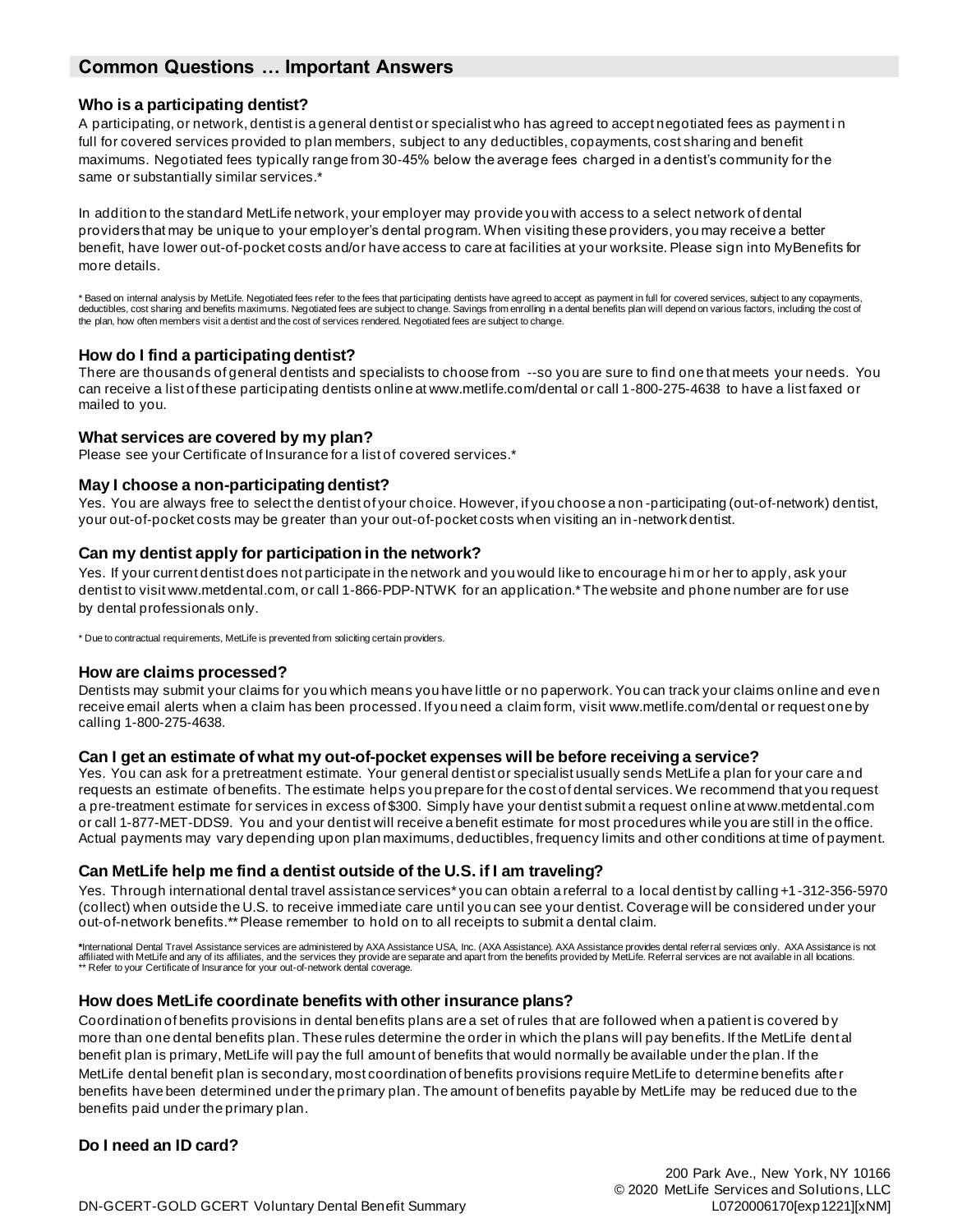No, You do not need to present an ID card to confirm that you are eligible. You should notify your dentist that you are enrolled in a MetLife Dental Plan. Your dentist can easily verify information about your coverage through a toll -free automated Computer Voice Response system.

### **Do my dependents have to visit the same dentist that I select?**

No. You and your dependents each have the freedom to choose any dentist.